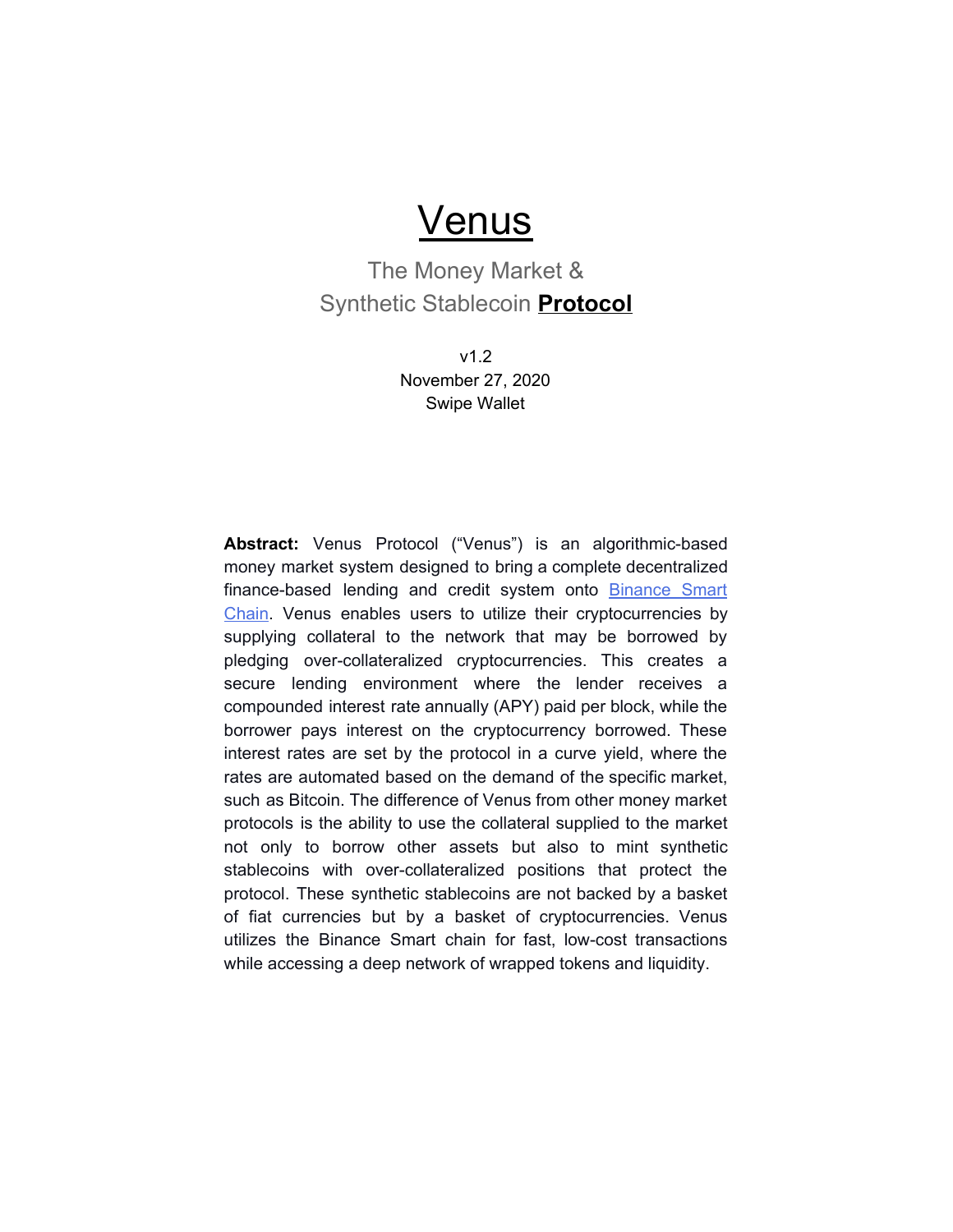# <span id="page-1-0"></span>Table of Contents

| <b>Table of Contents</b>     | $\mathbf{2}$     |
|------------------------------|------------------|
| <b>Introduction</b>          | $\mathbf{3}$     |
| Problems                     | 3                |
| Solution                     | 4                |
| <b>Use Cases</b>             | $\overline{4}$   |
| <b>Venus</b>                 | 5                |
| <b>Supplying Assets</b>      | 6                |
| <b>Borrowing Assets</b>      | $\overline{7}$   |
| <b>Synthetic Stablecoins</b> | 8                |
| <b>Pricing Mechanisms</b>    | 8                |
| <b>Stablecoin Parameters</b> | 8                |
| <b>Stablecoin Redemption</b> | $\boldsymbol{9}$ |
| Venus Token (XVS)            | 9                |
| vTokens                      | 9                |
| <b>Protocol Architecture</b> | 10               |
| <b>Controller Contract</b>   | 10               |
| <b>Collateral Value</b>      | 10               |
| <b>Value Oracles</b>         | 10               |
| Governance                   | 11               |
| Liquidations                 | 12               |
| <b>Interest Rates</b>        | 12               |
| <b>Reserve Factors</b>       | 12               |
| <b>Conclusion</b>            | 12               |
| <b>References</b>            | 13               |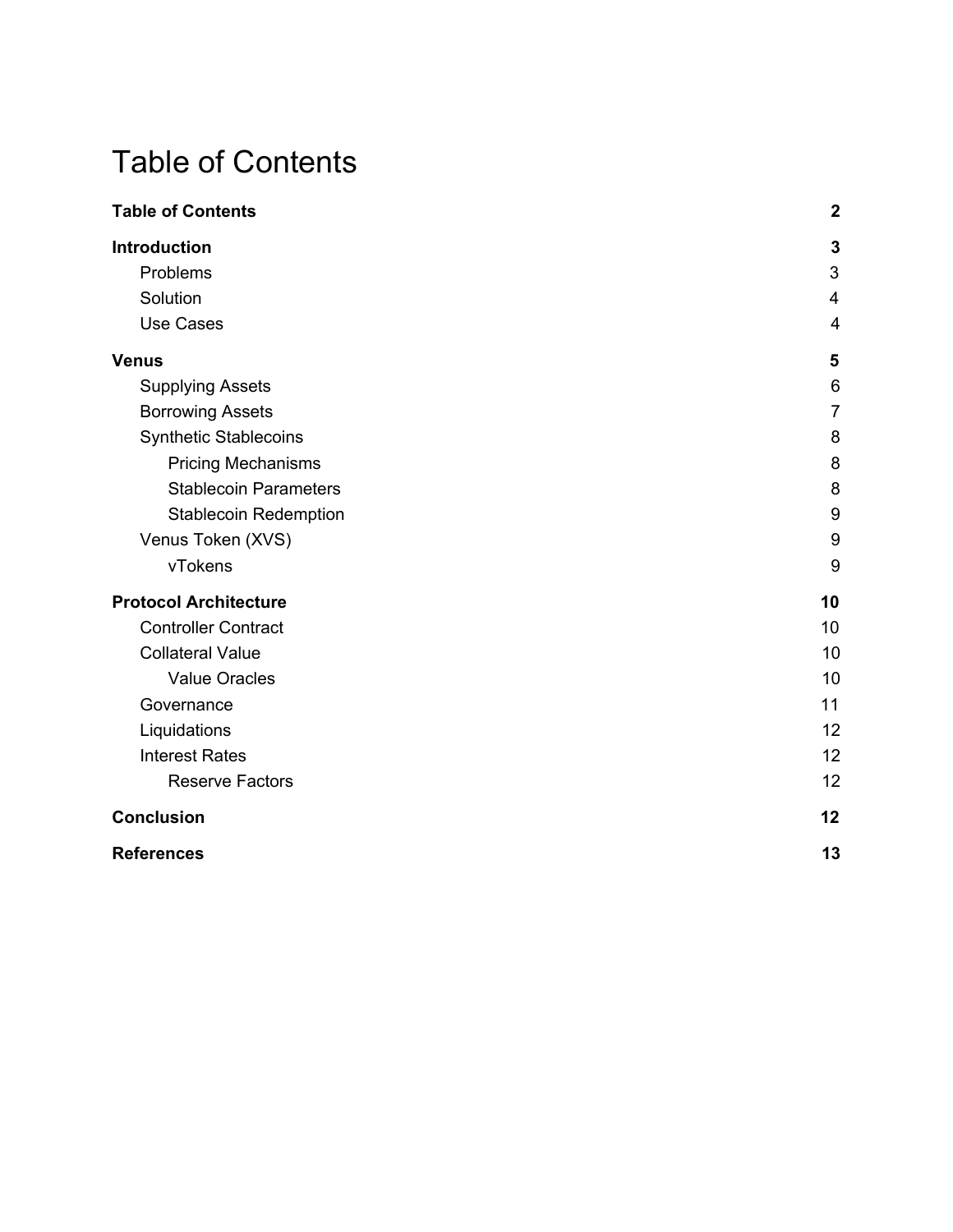# <span id="page-2-0"></span>Introduction

The Venus Protocol is designed to enable a complete algorithmic money market protocol on Binance Smart Chain. The protocol designs are architected and forked based on Compound[\[1](#page-12-0)] and MarkerDAO[\[2](#page-12-0)] and synced into the Venus platform giving the benefits of both systems into one.

## <span id="page-2-1"></span>Problems

The evolution of decentralized finance has created a diverse financial ecosystem built directly on blockchains, which are transparent/verifiable through cryptography and pre-defined coding known as smart contracts. These platforms are redefining the structure of money markets without the need for a central authority or third-party decision-makers. In today's traditional world, users will need to provide creditworthiness, provable income, and other factors for a lender to make a decision even when the user provides collaterals such as homes or cars. Traditional lenders do not enable digital assets and cryptocurrencies to be pledged and used to receive loans or earn interest rates for providing them to the lenders and banks.

Venus is not the first protocol to help bridge these gaps between traditional financial lending into decentralized protocols on top of blockchains. There have been protocols that achieved this with billions in assets locked into the protocols. However, these protocols are primarily built on Ethereum, which has become costly, slow, and has caused pain points in user experience. These protocols also lack higher market cap assets such as XRP and Litecoin.

The current protocols are also heavily centralized such as Compound, where stakeholders and private equity funds seem to be able to control most of the decision-making and do not have a variety of other control mechanisms. Their distribution plan does not equate to decentralization. Also, over \$1 billion in Ether<sup>[\[3](#page-12-0)]</sup> are locked up in MakerDao Contracts that earn no value but come at a cost to those minting assets.

Lastly, in today's landscape, a user who wants to use their assets to mint stablecoins must remove it from a money market protocol and lock it up in a smart contract with no benefit of the underlying asset as collateral.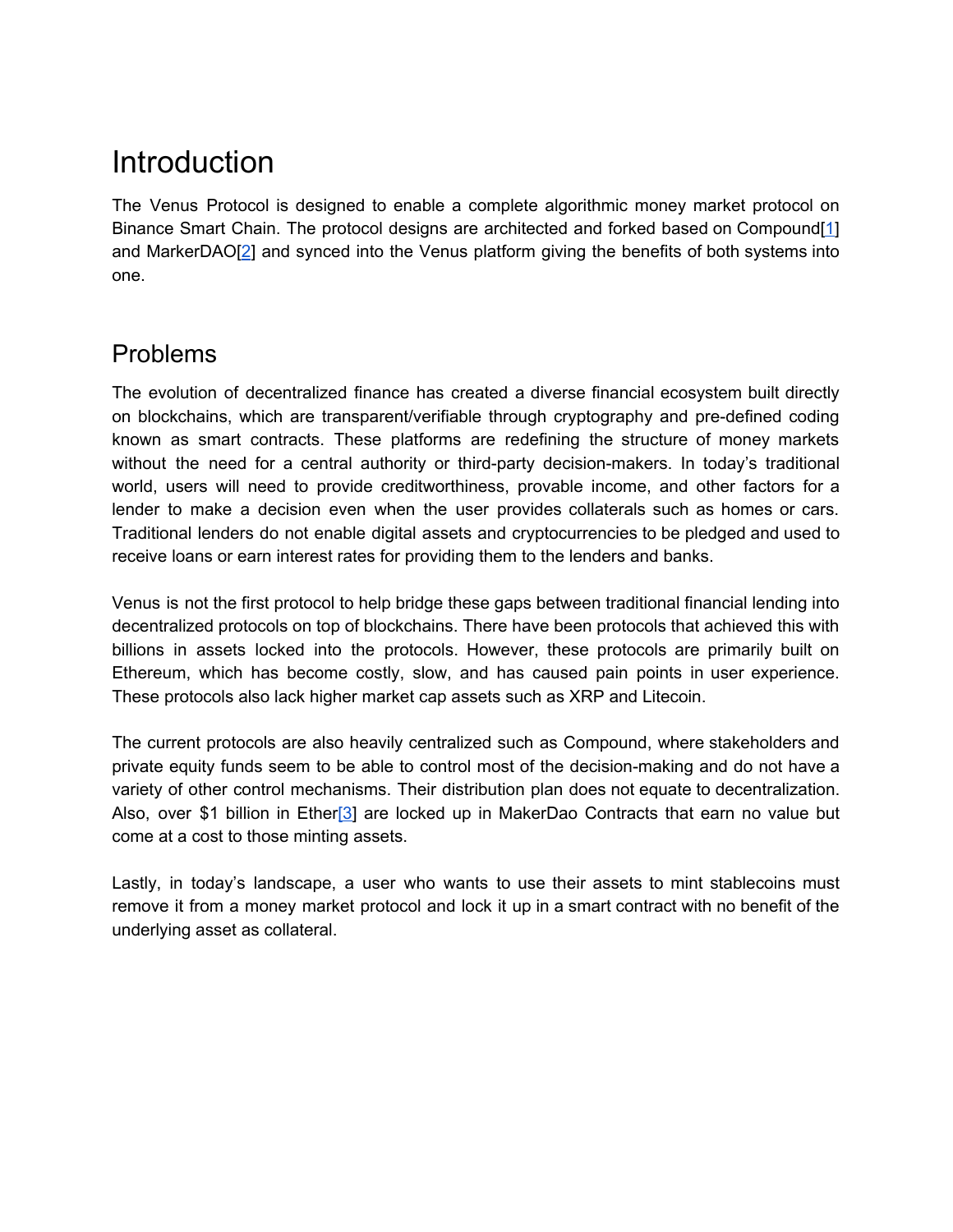## <span id="page-3-0"></span>Solution

Creating a protocol that enables a traditional money market tied into synthetic stablecoin generation will lead to accessibility and benefit of locked collateral. Venus will enable anyone to utilize a high-speed and low transaction cost blockchain by leveraging Binance Smart Chain[\[4](https://docs.google.com/document/d/1TpbAsxSA8oR1hZueDvbKmSWoDzV5URdQjU1kWCMRtL0/edit#heading=h.4kskmh4opboq)] to supply collateral, earn interest on that collateral, borrow against that collateral, and mint stablecoins on-demand within seconds. These solutions all happen directly on the blockchain and may be utilized using a GUI. This protocol unlocks billions of dollars in value that are currently on-chains that have no lending markets such as Bitcoin, XRP, Litecoin, and more while enabling the participant to access liquidity in real-time.

### <span id="page-3-1"></span>Use Cases

Alice wants to buy her new dream house, but the bankers have declined her application. Alice has been a cryptocurrency advocate for years and has a good portfolio, but doesn't want to expose herself to capital gains tax to sell the asset and not earn any potential appreciation. Then again, Alice believes in the underlying technology of cryptocurrencies as she believes in the mid and long-term growth of the asset class. So what does Alice do? She can't use her bank to borrow money from her asset class. She can't sell at the moment and expose herself to taxes and missing opportunities.

Alice turns to the Venus protocol by using the token canal project to move her XRP from the XRP Ledger to the Binance Smart Chain with no fees. She then utilizes her browser and the internet to access the Venus Dashboard and supplies her XRP to the protocol. She is now benefiting from the potential price appreciation of her XRP while earning a modest APY on her supply. She then prepares to take a loan in USDC by calculating how much she needs, then utilizing the dashboard to take the loan. Without any bankers or third parties involved, the protocol will calculate her collateral value and let take an over-collateralized loan on it. She borrows USDC instantly and uses her crypto exchange account to convert it into local fiat currency. Now Alice has enough funds to buy her dream house while waiting for the markets. She is not obliged to any monthly payments, and her collateral appreciation can be used in her favor. She can make payments at any time and pay no additional interest as interest rates are compounded per block.

Lastly, Alice has been paying attention to DeFi and all the new yield farming high APY returns that she could be earning. These potential earnings may be short-lived but are real for the time being. How does Alice take advantage of this? Does she want to jump through hurdles to get some of her collateral out to mint a stablecoin in another protocol? No - Alice wants a one-stop-shop solution so she can participate in yield farming quickly. Within the dashboard or the smart contracts, she can mint stablecoins without any central authority and use those newly minted stablecoins onto the latest DeFi yield farming project with ease.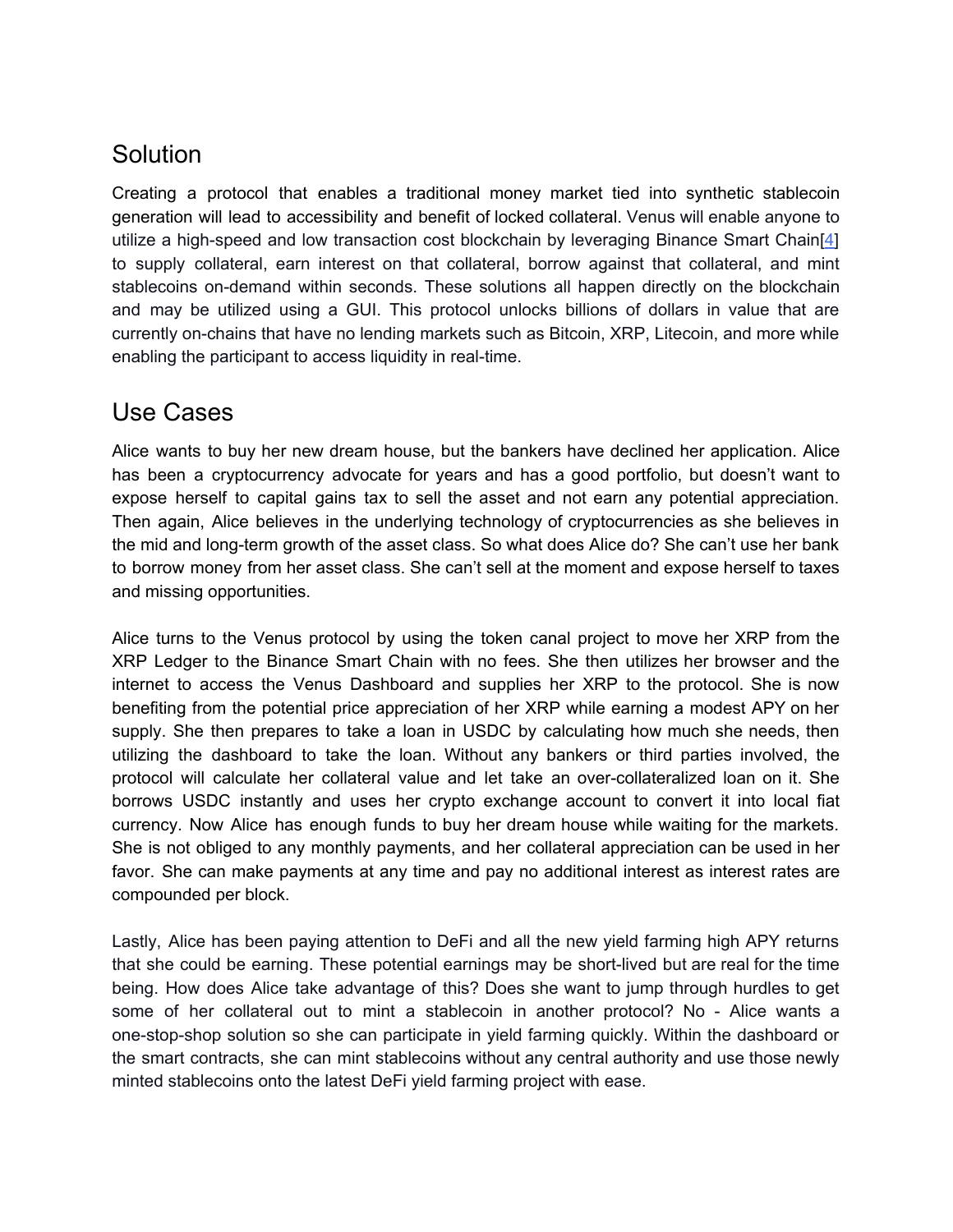# <span id="page-4-0"></span>Venus

#### **The Money Market & Synthetic Stablecoin platform.**

Key Features:

- Borrow cryptocurrencies and stablecoins with no credit check and fast origination directly on Binance Smart Chain.
- Supply cryptocurrencies and stablecoins and earn a variable APY for providing liquidity the protocol that is secured by over-collateralized assets.
- Mint stablecoins from your supplied collateral that can be used at over 60 million locations worldwide through the Swipe platform and more.
- Controlled by the Venus Token, a governance token designed to be a fair launch distribution for the community.

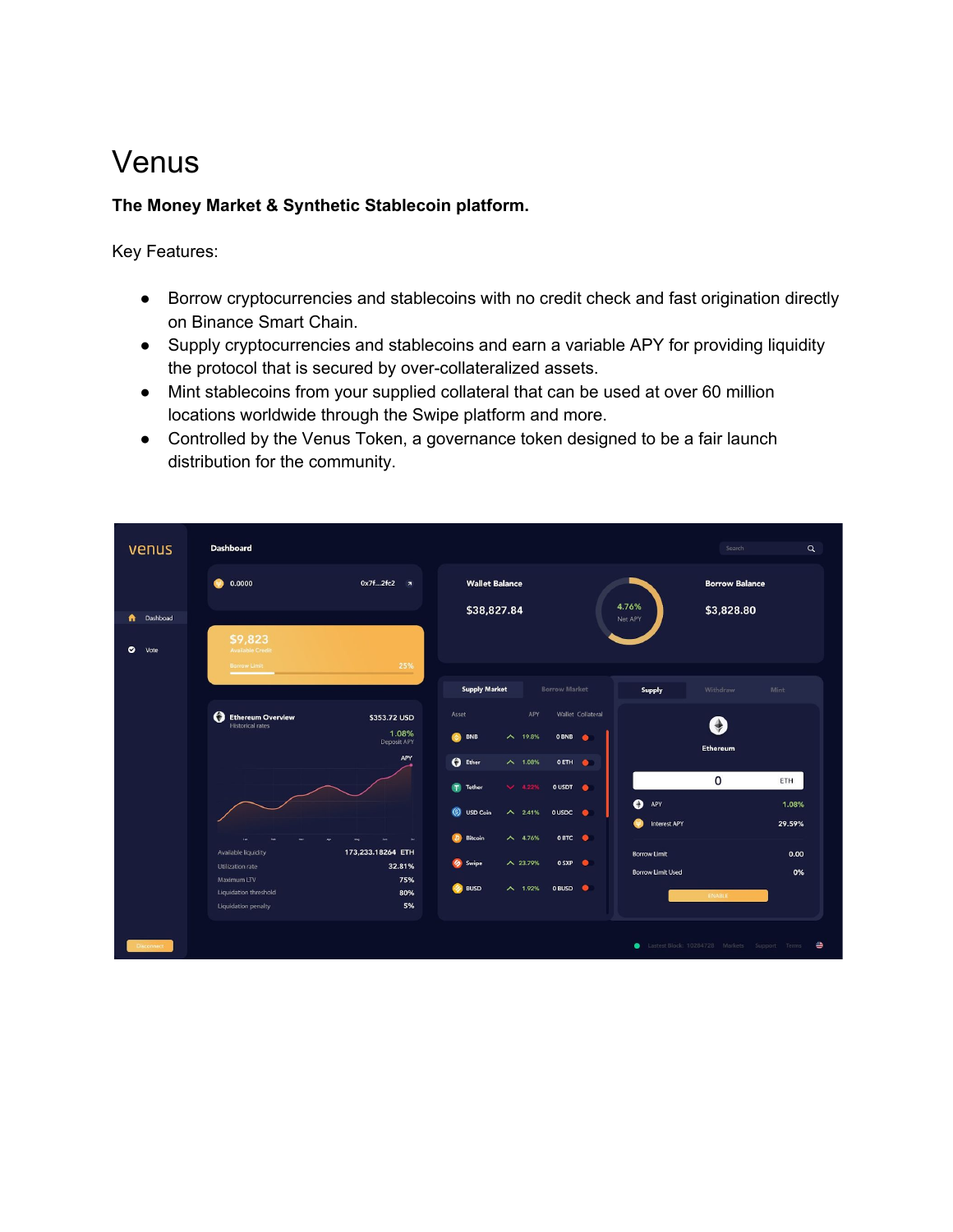## <span id="page-5-0"></span>Supplying Assets

Venus Protocol users may supply various supported cryptocurrencies or digital assets onto the platform, which can be used as collateral for loans, supply liquidity and earn an APY, or to mint synthetic stablecoins.

Supplying assets such as cryptocurrencies or digital assets to Venus gives the users the ability to participate as a lender while maintaining the security of collateral in the protocol. Users will earn a variable-based interest rate depending on the yield curve utilization of that specific market. All user assets are pooled into smart contracts so that users can withdraw their supply at any time, given that the protocol balance is positive.

Users who supply their cryptocurrency or digital asset to Venus will receive a **vToken**, such as *vBTC*, which is the only token that can be used to redeem the underlying collateral supplied. This will enable users to use these tokens to hedge against other assets or move them into cold storage wallets that support Binance Smart Chain.

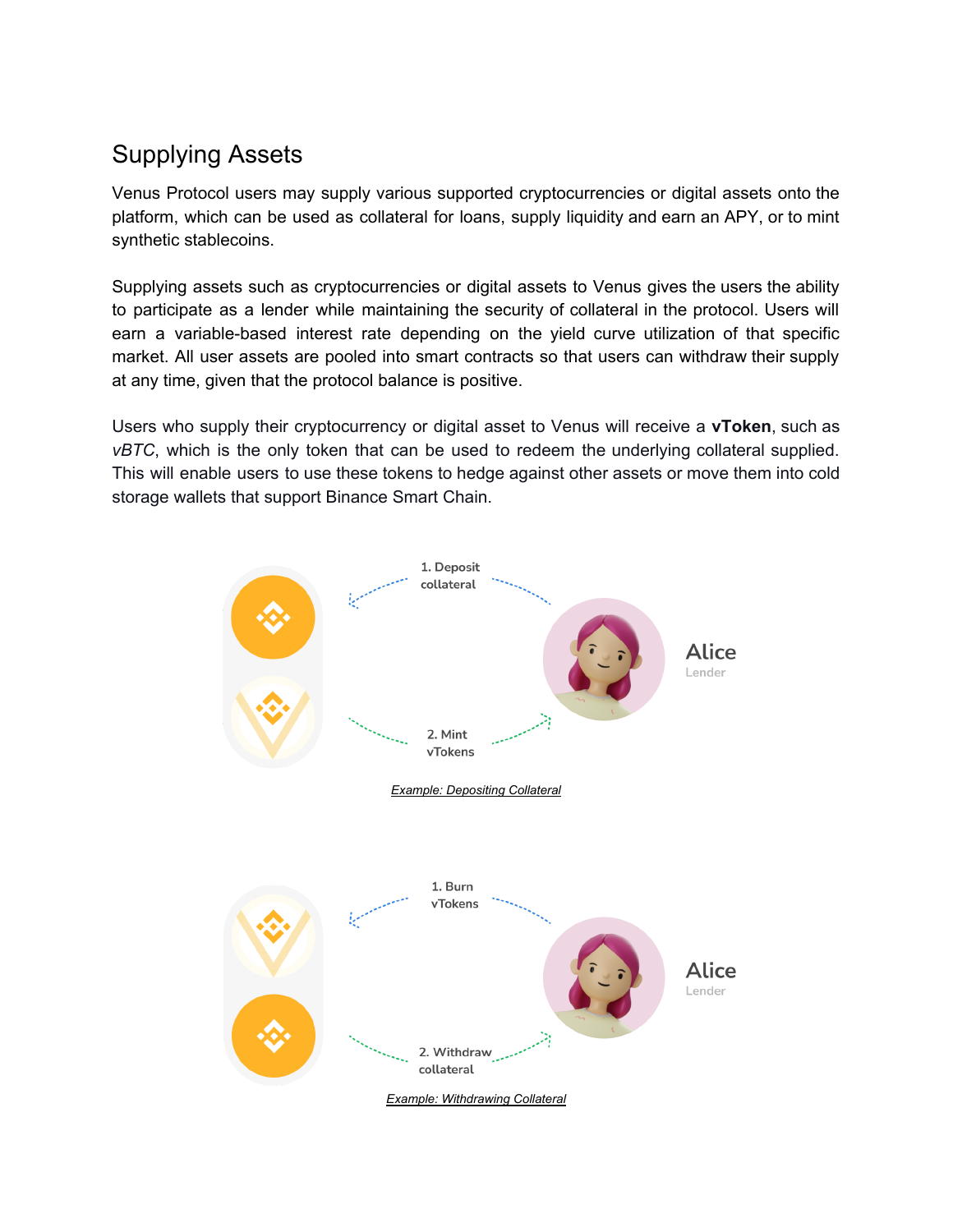## <span id="page-6-0"></span>Borrowing Assets

Users who want to borrow any of the supported cryptocurrencies, stablecoins, or digital assets from Venus must pledge collateral that will be locked on the protocol. These assets must be over collateralized and will enable up to 75% of that collateral value borrowed. These collateral ratios are determined by the protocol and are controlled through the Governance process, which is documented in this Whitepaper.

Once these assets are supplied, you can borrow based on the collateral ratio of the asset. Typically collateral ratios are set anywhere from 40% to 75%. For example, if Bitcoin has a collateral value of 75%, that means you can borrow up to 75% of the value of your BTC. If the user has \$100,000 in BTC supplied to the Venus protocol, that means they can borrow up to 75% of the value. However, if a user's collateral value drops below 75%, or whichever collateral ratio percentage that a certain asset has, it could cause a Liquidation event, which will be discussed later.

Users will have a compound interest rate that will be applied per block on these assets and have no monthly payment obligations. To return the collateral, the user must pay off their origination balance and compounded interest back to the protocol.

Market interest rates are determined by the specific yield curve that is designated in the contract. Depending on the market utilization, it will determine what the interest rate will be for that specified market.



*Example: Borrowing on supplied collateral*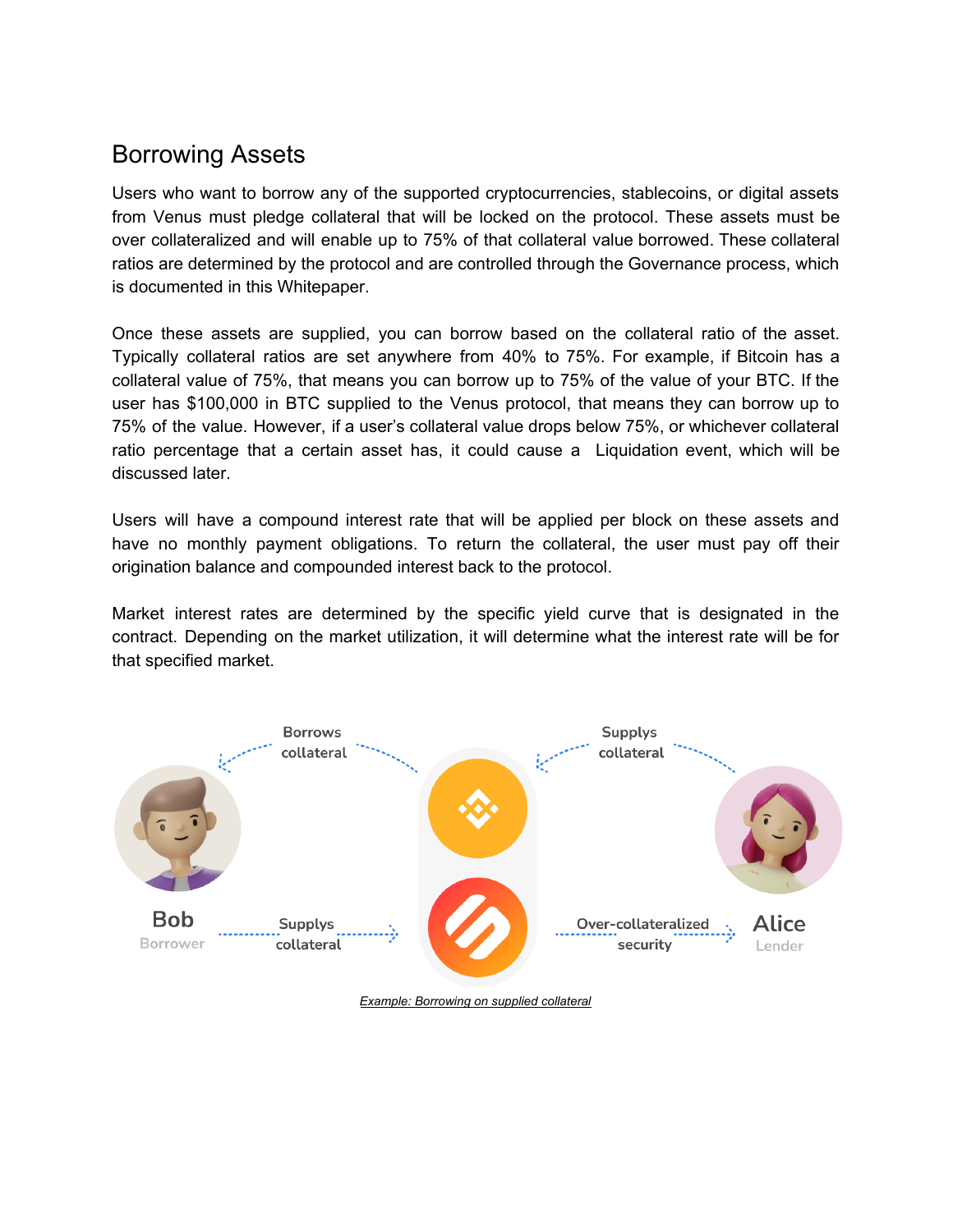## <span id="page-7-0"></span>Synthetic Stablecoins

The Venus Protocol, to start, will enable users to mint VAI (VAI), a synthetic stablecoin based on the price of \$1 USD, by using the vTokens from the underlying collateral that they have previously supplied to the protocol. Users can borrow up to 50% of the remaining collateral value they have on the protocol from their vTokens to mint VAI.

Stablecoins on the Venus Protocol can be synthetically designed through Governance and added as a proposal. VAI will be the protocol's default stablecoin that can be minted by collateral already pledged in Venus.

These stablecoins will not have yielded curves that determine their interest rates, which in other protocols are known as stability fees. Interest rates will be determined by the Governance process within the Venus Protocol.

### <span id="page-7-1"></span>Pricing Mechanisms

Since no underlying fiat reserves are guaranteeing the value of the synthetic stablecoin on the Venus Protocol, it will rely on market forces, the basket of collateral, and safety mechanisms to maintain its peg to the fiat currency it is designed to synthesize. As an example, VAI will originally maintain a peg of 1:1 per VAI:USD.

The market is encouraged to maintain this peg so that programmatic mechanisms designed to protect the peg will not be initiated by the protocol.

If there becomes a point where VAI or another synthetic stablecoin loses its peg value, the protocol can use the Governance process to initiate the Price Adjustment Module. This module will enable the change of parameters within the stablecoin system on Venus to disattach the peg and create a change in supply and demand to bring the stability back to its original peg.

This system will enable two main points. A benefit to hold/buy a synthetic stablecoin, or mint/borrow a synthetic stablecoin. This is determined whether the price peg has become negative or positive due to external market conditions.

### <span id="page-7-2"></span>Stablecoin Parameters

Users who have the protocols native tokens can create proposals to change specific parameters of the synthetic stablecoins on the platform by utilizing the on-chain Governance system. These parameters are set up from a protocol-risk perspective to protect the interest of the users and the platform. The parameters that users can control are the following: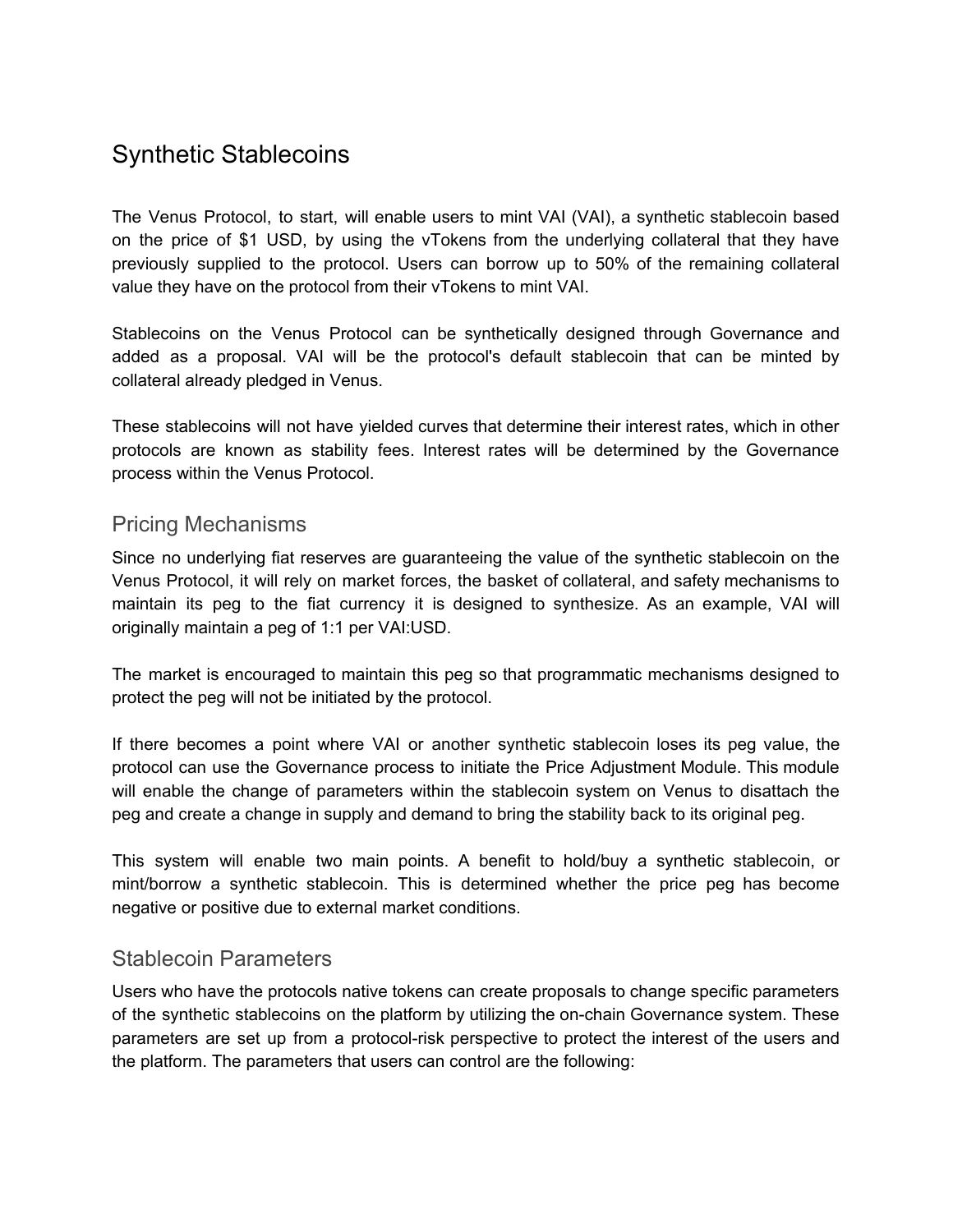- **● Max Supply:** This determines the maximum number of synthetic stablecoins units can be minted at any given point to determine the synthetic stablecoins maximum supply.
- **● Interest Rate:** The interest rate parameter controls how much in interest fees the user pays for minting these synthetic stablecoins.These interest rates go directly into the Reserve Factor community funds.
- **● Collateral Ratio:** Each synthetic stablecoin will be a liquidation price. These liquidation prices are controlled by the Collateral ratio for each synthetic stablecoin.
- **● Penalty Ratio:** If a liquidation occurs, there will be a penalty percentage you must pay the protocol. This penalty ratio is set by the protocol.

### <span id="page-8-0"></span>Stablecoin Redemption

Synthetic stablecoins on the Venus Protocol are created by supplying and locking a single or basket of cryptocurrencies. Users can redeem vUSD for other assets by trading with them in the Swipe Wallet platform. vUSD is exchangeable to all supporting assets, including USD, which can be redeemed directly to your bank account for verified users.

## <span id="page-8-1"></span>Venus Token (XVS)

The Venus Protocol is governed by the Venus Token (XVS), which is designed to be a "fair launch" cryptocurrency. There are no founder, team, or developer allocations, and the XVS can only be earned through the Binance LaunchPool project or through providing liquidity to the protocol.

There will be an initial 20% of the total supply of 30,000,000 (6,000,000 XVS) allocated to the Binance LaunchPool project where users can mine (farm) these tokens alongside 1% of the total supply (300,000 XVS) placed aside for the Binance Smart Chain ecosystem grants. The remainder of the supply will be exclusively available for the protocol, which will result in 23,700,000 XVS mined over a period of approximately four years, which begins after the Binance LaunchPool event at a rate 0.64 XVS per block (18,493 per day). The distribution of XVS is based on liquidity mining, where 35% of the daily rewards get distributed to borrowers, 35% to suppliers, and 30% for stablecoin minters.

### <span id="page-8-2"></span>vTokens

The protocol-created pegged assets when collateral is supplied are called **vTokens.** vTokens represent the unit of the collateral supplied and can be used as a redemption tool. vTokens are created and implemented by Governance processes and voted by Venus Token holders.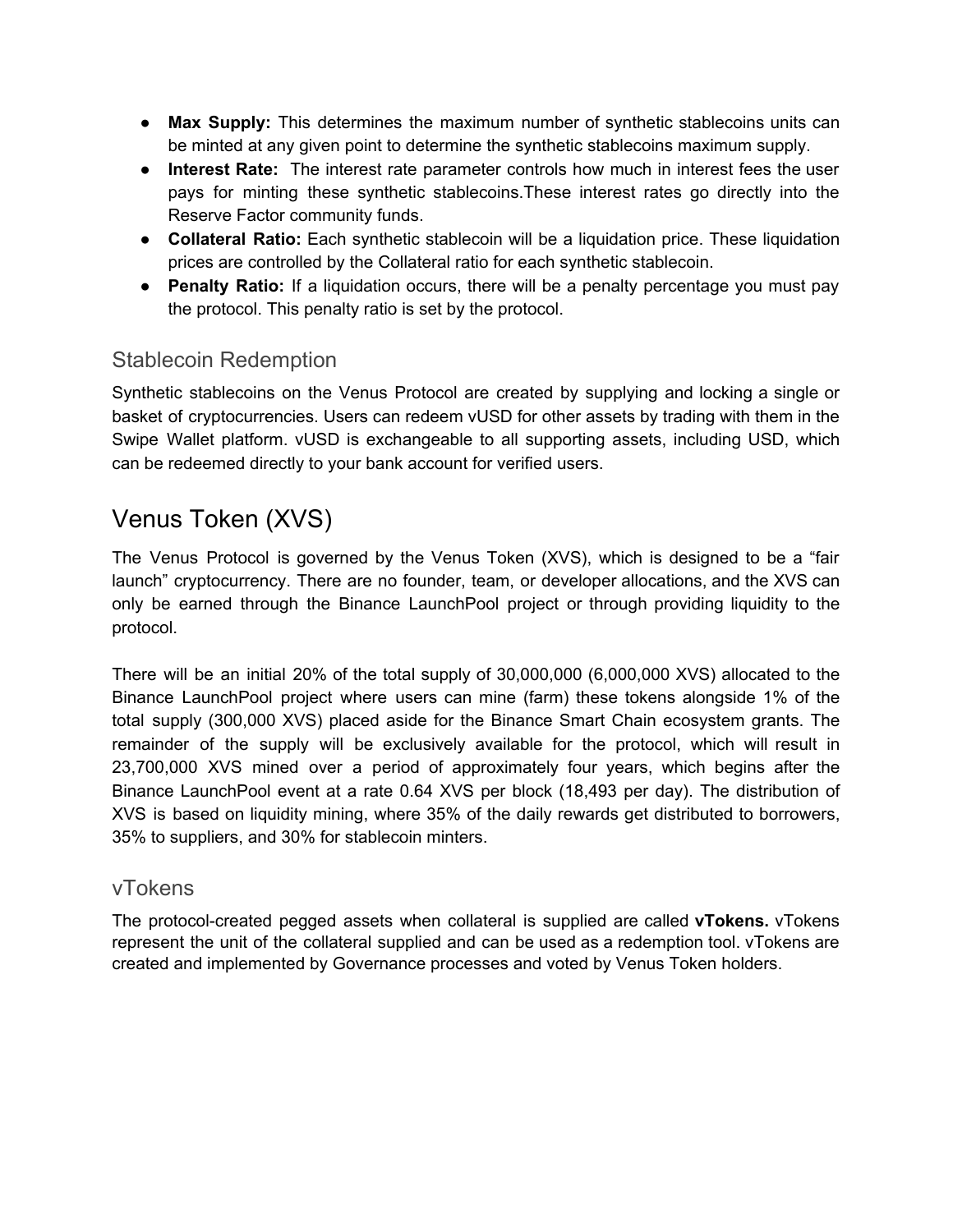# Protocol Architecture

The protocol has been designed as a fork codebase of MakerDAO and Compound and modified to enable both features into one.

## <span id="page-9-0"></span>Controller Contract

The Controller smart contract deployed on Binance Smart Chain is the decentralized version of a processor. This smart-contract creates all the interactions between other associated smart contracts. Venus does not natively support tokens by default. It will rely on specific markets to be whitelisted within the Controller contract. The protocol has access to whitelist markets by utilizing the admin function: supportMarket with parameters for address and interest rate models. For an asset to have a functional marketplace, there must be a valid price feed from the Value Oracles alongside a Collateral Factor. Every interaction with the protocol will be verified and validated through the Controller smart contract, which validates liquidity and collateral before a function is executed.

## <span id="page-9-1"></span>Collateral Value

When a user supplies, borrows, or mints from the Venus protocol, they are using an underlying asset to the first bond to vTokens. These underlying assets held as collateral in the platform have dollar values that are tied to the vTokens as well. For this system to work properly, collateral values are pulled from market rates. To pull these market rates efficiently, we will be utilizing Band Oracles to grab market prices and update the protocol on-chain.

### <span id="page-9-2"></span>Value Oracles

Collateral Values are propagated from price feed Oracles, such as Chainlink, which pull market price data and send these values on-chain, so they are transparent and verifiable. Due to the fast speed and architecture of the Binance Smart Chain, these price feeds are easily ascertainable with low cost and high efficiency directly on-chain. Currently, there is a hurdle of bottleneck issues from oracles, such as Chainlink, which are provided on Ethereum. With rising gas costs and congestion, these pricing oracles are not updating prices as efficiently or economically.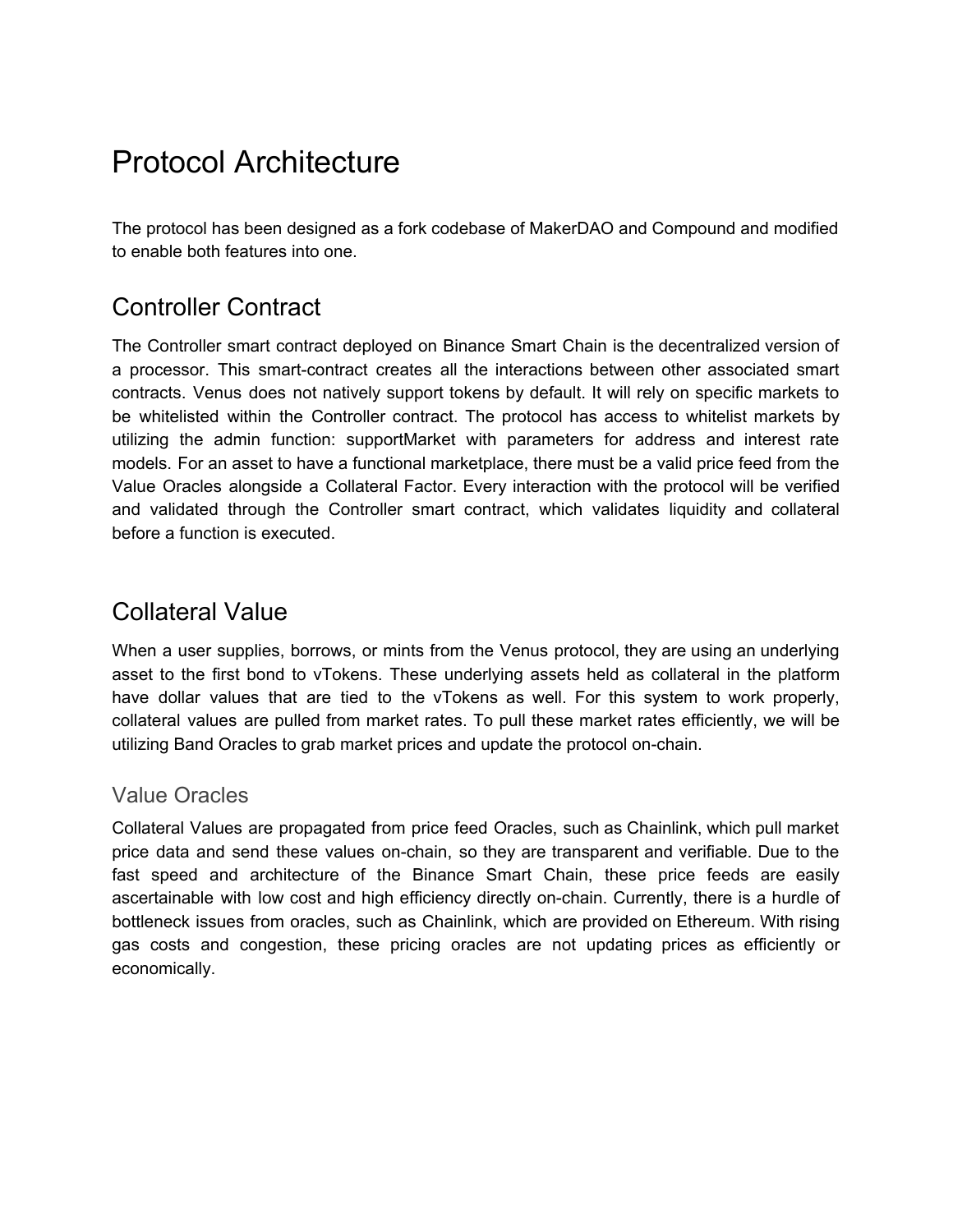## <span id="page-10-0"></span>Governance

Venus has been designed to enable community control in its core. Since there are no pre-mines for the team, developers and founders, this means the protocol will be controlled by those who decide to mine Venus Tokens. To create a proposal, a proposer will need 300,000 XVS and the proposal must reach at minimum 600,000 XVS quorum to be approved..

Governance features include:

- Adding new cryptocurrencies or stablecoins to the protocol
- Adjusting variable interest rates for all markets
- Setting fixed interest rates for synthetic stablecoins
- Voting on protocol improvements/proposals
- Delegate protocol reserve distribution schedules



*Example: Venus Governance Proposals[\[5\]](#page-12-0)*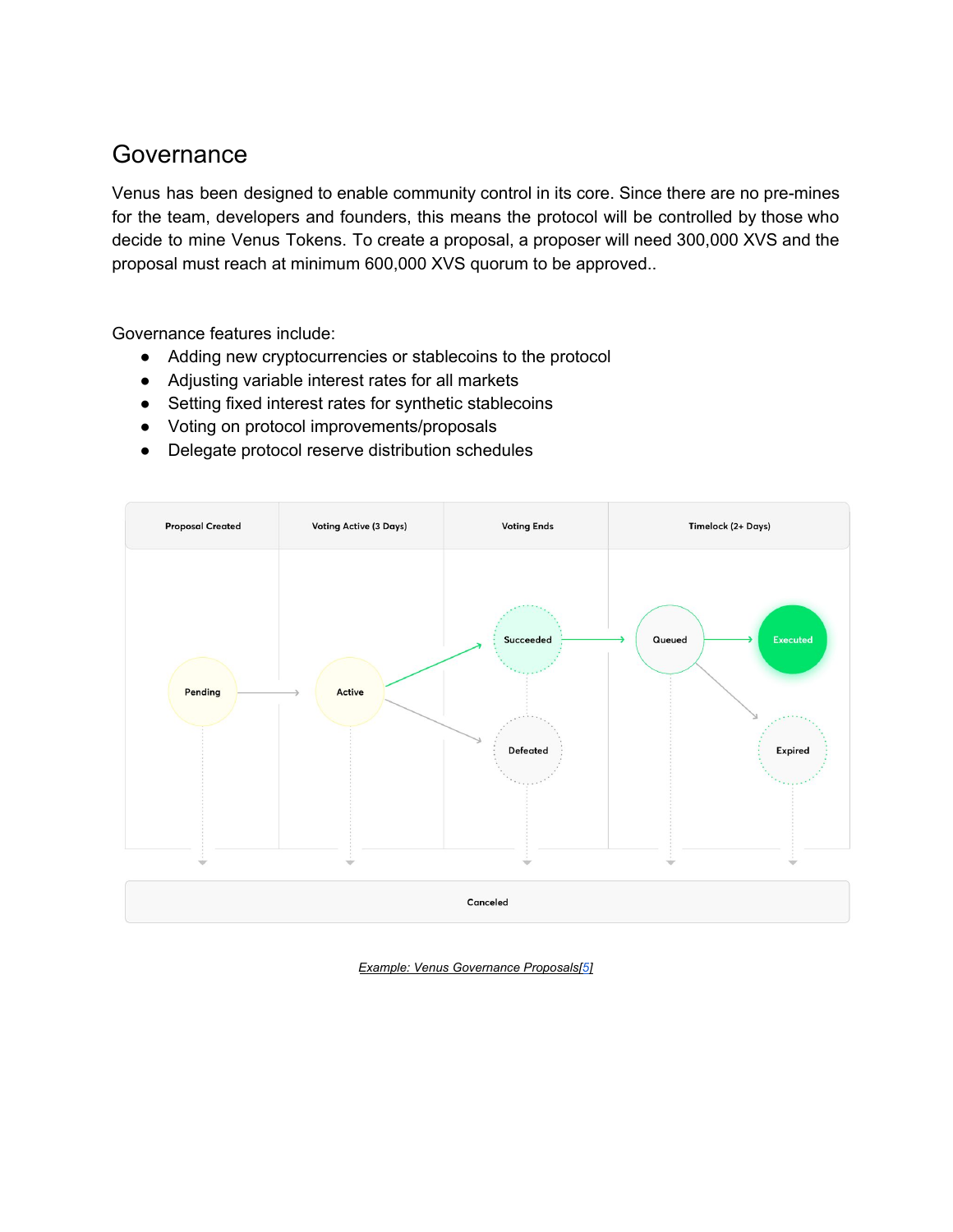## **Liquidations**

A user's collateral may be liquidated if it falls below the thresholds required for the borrow or stablecoin side of a specific coin market. These liquidations are subject to a liquidation fee and to satisfy the outstanding debt. The remaining collateral, if any, is then returned to the user. A liquidator can stand to benefit from liquidating a collateralized position.

## <span id="page-11-0"></span>Interest Rates

The protocol has interest rates that are designated per market from both the supply side and the borrowing side. Interest rates are also applicable for synthetic stablecoins that are created on the Venus protocol such as vUSD.

The interest rates provided for markets that can be borrowed or supplied are dynamic and have a yield curve that varies based on utilizations. These interest rates are also set from a floor to ceiling based on the Governance process of the protocol.

For synthetic stablecoins, the interest rates to mint these are fixed. There is no variable interest rate design in these interest rates. However, through the Governance process, users are able to control.

### <span id="page-11-1"></span>Reserve Factors

Each vToken contract and underlying collateral will have a reserve factor from a basis of 0-90%. This means there will be reserves that the protocol captures between the spreads of borrowing and supplying. These reserve factors are added to the protocol and can be used for community development, improvements, protections, and more. These Reserve Factor funds are controlled by the Governance process and can be used in a variety of protocol security distributions or rewards mechanisms.

# <span id="page-11-2"></span>**Conclusion**

The Venus Protocol has been designed to give platform users a decentralized and secure marketplace to take loans, earn interest, and mint synthetic stablecoins. The protocol runs entirely on the Binance Smart Chain, which removes current pain-points on the Ethereum blockchain in terms of congestion, lack of cross-chain compatible assets, and high transaction fees. These standards are coupled to give a scalable solution on a money market that will be completely controlled by the community through its governance token XVS. XVS is distributed via a fair-launch mechanism with no founder and team allocations, backed by an already well-funded organization and the team over at Swipe, a Binance portfolio company[[6](https://docs.google.com/document/d/1TpbAsxSA8oR1hZueDvbKmSWoDzV5URdQjU1kWCMRtL0/edit#heading=h.4kskmh4opboq)].